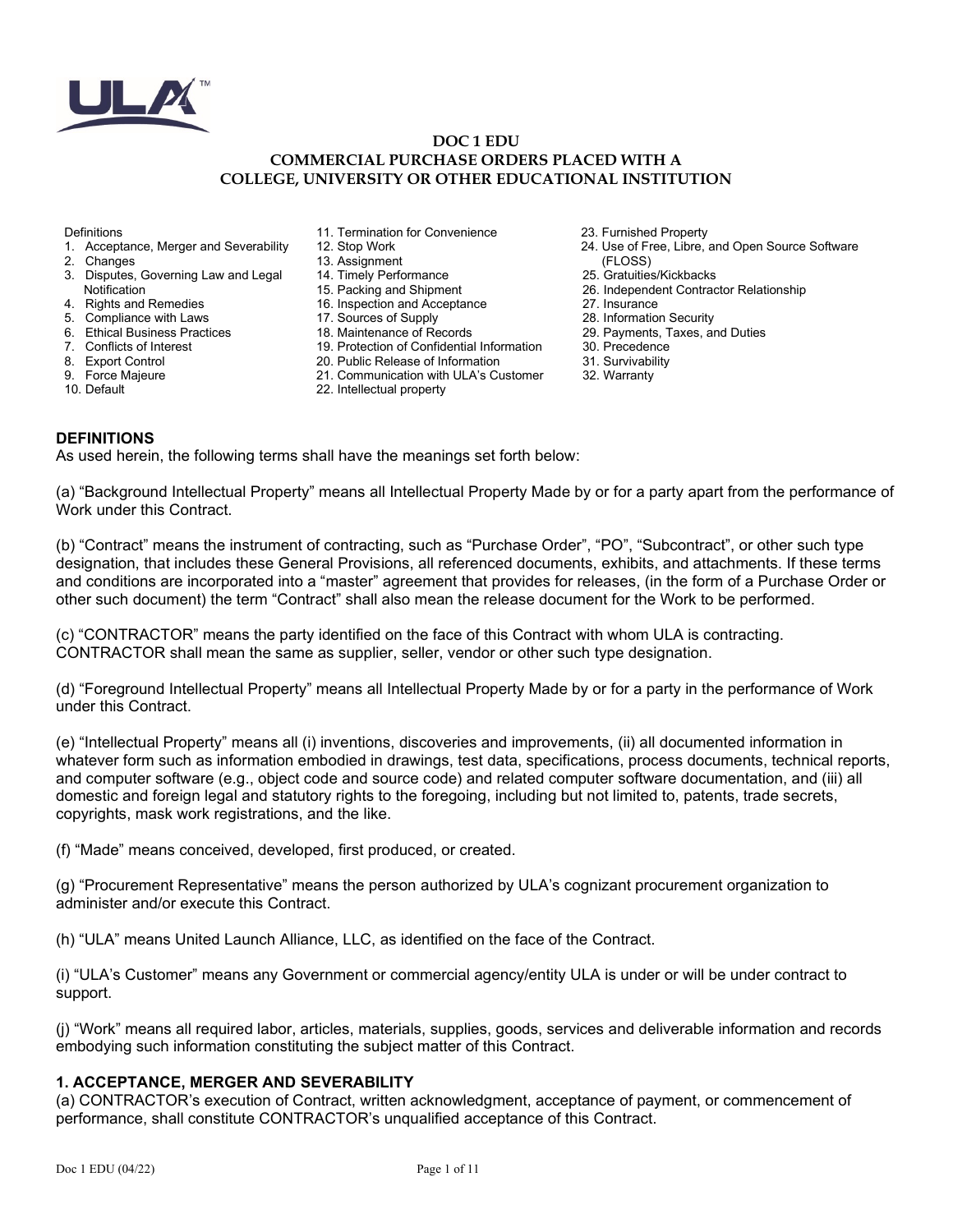(b) Unless expressly accepted in writing by ULA, and incorporated into this Contract, additional or differing terms or conditions proposed by CONTRACTOR or included in CONTRACTOR's acknowledgment are objected to by ULA and have no effect.

(c) This Contract integrates, merges, and supersedes any prior offers, negotiations, proposals, term sheets, and agreements concerning the subject matter hereof and constitutes the entire agreement between the parties.

(d) Each clause, paragraph and subparagraph of this Contract is severable, and if one or more of them are declared invalid or unlawful, the remaining provisions of this Contract will remain in full force and effect.

(e) The headings and tables used in this Contract are inserted for the convenience of the parties and shall not define or limit the scope or intent of the provisions of this Contract.

(f) The provisions of this Contract, including all exhibits and attachments, shall be binding upon and inure to the benefit of the parties and their respective successors and any permitted assignees

# **2. CHANGES**

(a) Only the Procurement Representative has authority to make changes to this Contract. All changes shall be mutual, in writing and executed by the parties.

(b) ULA personnel other than the Procurement Representative may from time to time render assistance or give technical advice or discuss or effect an exchange of information with CONTRACTOR's personnel concerning the Work hereunder. No such action shall be deemed to be a change and shall not be the basis for equitable adjustment.

# **3. DISPUTES, GOVERNING LAW AND LEGAL NOTIFICATION**

(a) All disputes under this Contract that are not disposed of by mutual agreement may be decided by recourse to an action at law or in equity. CONTRACTOR agrees to provide ULA with prompt written notification of any legal action, subpoena, claim, notice, demand or other legal proceeding brought against CONTRACTOR relating to or arising out of the Work performed under this Contract. **Each party hereby irrevocably waives, to the fullest extent permitted by applicable law, any right it may have to a trial by jury in respect to any litigation directly or indirectly arising out of under or in connection with this Contract.**

(b) This Contract, and all claims relating to or arising out of this Contract, or the breach thereof, whether sounding in contract or otherwise, shall be governed in accordance with the laws of the State of Colorado, excluding that State's conflicts of law provisions. The United Nations Convention on Contracts for the International Sale of Goods shall not apply to this Contract.

(c) CONTRACTOR agrees to provide ULA with prompt written notification of any legal action, subpoena, claim, notice, demand or other legal proceeding brought against CONTRACTOR relating to or arising out of the Work performed under this Contract.

### **4. RIGHTS AND REMEDIES**

(a) Except as otherwise limited in this Contract, the rights and remedies set forth herein are cumulative and in addition to any other rights or remedies that the parties may have at law or in equity. Any failures, delays or forbearances of either party in insisting upon or enforcing any provisions of this Contract, or in exercising any rights or remedies under this Contract, shall not be construed as a waiver or relinquishment of any such provisions, rights or remedies; rather, the same shall remain in full force and effect.

(b) ULA's approval of CONTRACTOR's technical and quality specifications, drawings, plans, procedures, reports, and other documents shall not relieve CONTRACTOR of its obligations to comply with the requirements of this Contract.

### **5. COMPLIANCE WITH LAWS**

(a) In performing this Contract, CONTRACTOR agrees to comply with all applicable local, state, and federal laws, orders, rules, regulations, codes and ordinances ("Laws") that may affect performance of this Contract. CONTRACTOR shall cooperate with, and provide access to, regulatory agencies and authorities acting in an enforcement or compliance role. Subject to applicable law, CONTRACTOR shall indemnify, defend and hold harmless ULA against any liability, fine or penalty that may be imposed upon ULA as a result of CONTRACTOR's failure to comply with such Laws.

(b) CONTRACTOR represents that each chemical substance constituting or contained in Work sold or otherwise transferred to ULA hereunder is on the approved list of chemical substances compiled and published by the Administrator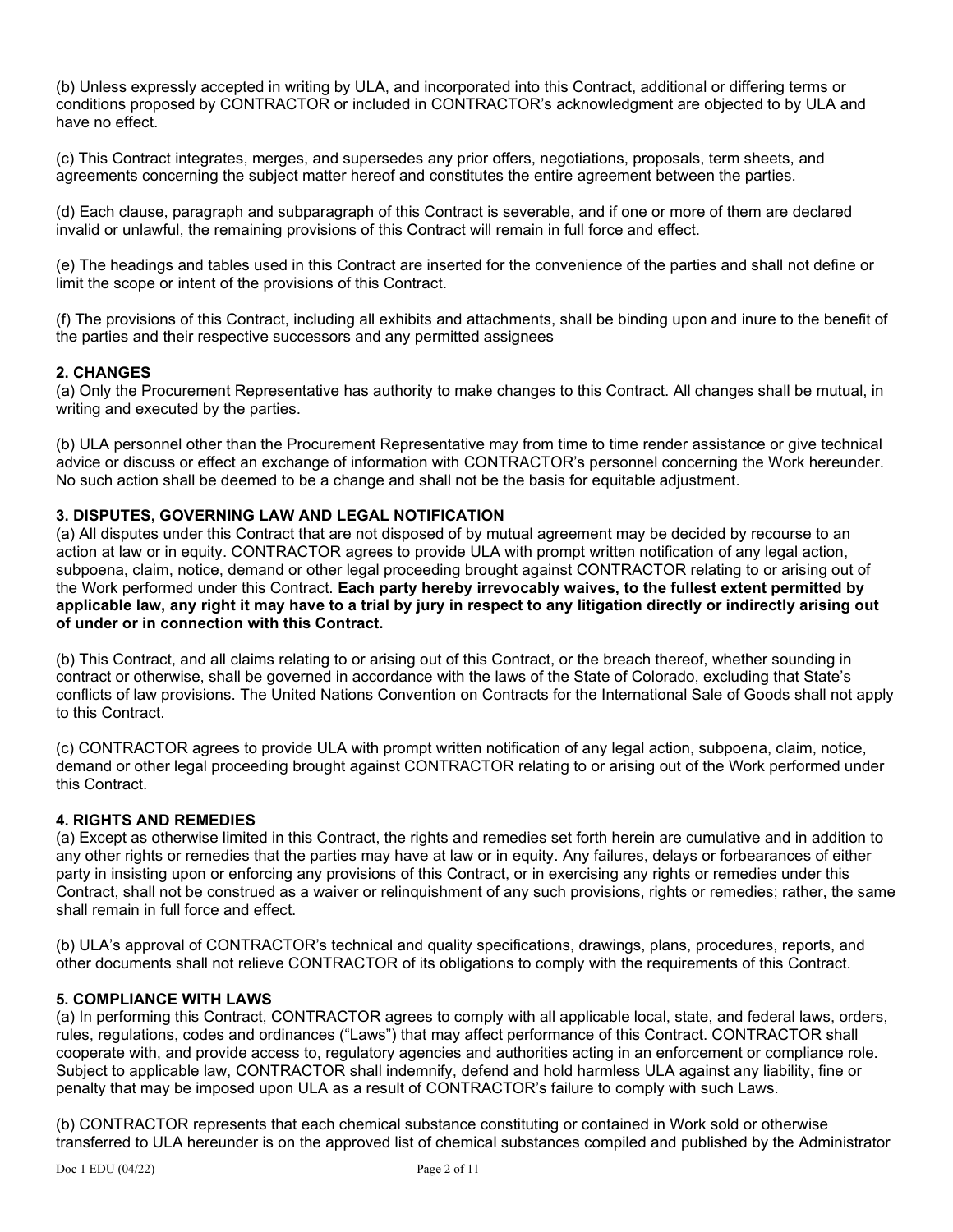of the Environmental Protection Administration pursuant to the Toxic Substances Control Act (15 U.S.C. Sec. 2601 et seq.) as amended.

(c) CONTRACTOR shall provide to ULA with each delivery any Safety Data Sheet applicable to the Work in conformance with and containing such information as required by the Occupational Safety and Health Act of 1970 as amended and regulations promulgated thereunder, or its State approved counterpart.

(d) CONTRACTOR represents and warrants that it is not disqualified from receiving federal government contracts, meaning that it is not an excluded party as recorded in the System for Award Management (SAM) exclusion file available at SAM.gov. CONTRACTOR agrees to notify ULA immediately upon learning that it, any controlling owner, or any of its Subcontractor or affiliates performing work on this Contract have been excluded or proposed for exclusion from federal contracting in the exclusion file published at SAM.gov.

# **6. ETHICAL BUSINESS PRACTICES**

CONTRACTOR is responsible for maintaining an ethics and compliance program that is consistent with ULA's Supplier Code of Conduct (available on ULA's Supplier website, [https://www.ulalaunch.com/resources/doing-business-with-ula\)](https://www.ulalaunch.com/resources/doing-business-with-ula), as appropriate for its business, throughout the performance of this Contract. CONTRACTOR shall ensure that persons performing work under this Contract are aware of the importance of ethical behavior and comply with the Code of Conduct. If, at any time, Contractor becomes aware of a violation of the Supplier Code of Conduct in connection with this Contract, CONTRACTOR agrees to notify ULA, either through communication with ULA's Procurement Representative, or through ULA's Confidential Ethics Helpline, at 1-800-511-4173.

### **7. CONFLICTS OF INTEREST**

CONTRACTOR represents that it is and shall remain free of any obligation or restriction that would interfere or be inconsistent with or present a conflict of interest concerning the Work to be furnished by CONTRACTOR under this Contract. CONTRACTOR is responsible for determining, in good faith, whether its activities or relationships, or those of its employees, present or could present a conflict of interest. CONTRACTOR shall immediately notify ULA of any change in circumstances that creates an actual, apparent, or potential conflict of interest.

# **8. EXPORT CONTROL**

(a) Technical data, defense services, software and/or hardware furnished under or in connection with this Contract may be subject to U.S. export or import control laws and regulations and may be subject to export or import laws and regulations of other countries. All parties agree to comply with all such laws and regulations, including obtaining the appropriate USG authorization prior to exporting to a Foreign Person within the U.S. or abroad, as applicable.

(b) CONTRACTOR certifies that only U.S. Persons, as defined in 22 CFR 120.15, will be recipients of subject data, services, software and/or hardware and participate directly in telecons, meetings and/or email with ULA. If direct participation by Foreign Persons is required, prior notice must be provided by CONTRACTOR, and approval received from ULA, to ensure that the appropriate export authorizations are in place. CONTRACTOR shall not distribute, transfer, or transmit any export controlled item, information or services (even if incorporated into other products), except in compliance with applicable export laws and authorities. CONTRACTOR further certifies that it has a US-based information technology system with access controls to prevent access to subject data by Foreign Persons. All work pursuant to this Contract shall be performed in the United States.

(c) CONTRACTOR certifies that no item delivered under this Contract, or any component thereof, will be sourced from a country or entity subject to United States federal sanctions. CONTRACTOR is responsible for monitoring published lists of sanctioned entities to ensure that the prior statement remains accurate throughout Contract performance. If CONTRACTOR becomes aware that any lower tier subcontractor, or the country of origin of a component, becomes subject to sanctions during Contract performance, CONTRACTOR will immediately notify ULA.

(d) CONTRACTOR is required to be registered with the State Department, Directorate of Defense Trade Controls, if it engages in the business of either exporting or manufacturing (whether exporting or not) defense articles (i.e. ITARcontrolled parts, technical data) or furnishing of defense services, and represents that it maintains an effective export and import compliance program.

(e) The exporter of record, who directly exports to a Foreign Person, has the ultimate responsibility to determine export jurisdiction, applicable license requirements, and to meet the applicable export laws and regulations. CONTRACTOR's responsibility to comply with all applicable laws and regulations regarding export-controlled items exists independent of, and is not established or limited by, the information provided by this clause. Nothing in this Contract changes, supersedes, or waives any of the requirements of applicable Federal laws, Executive orders, and regulations regarding export control.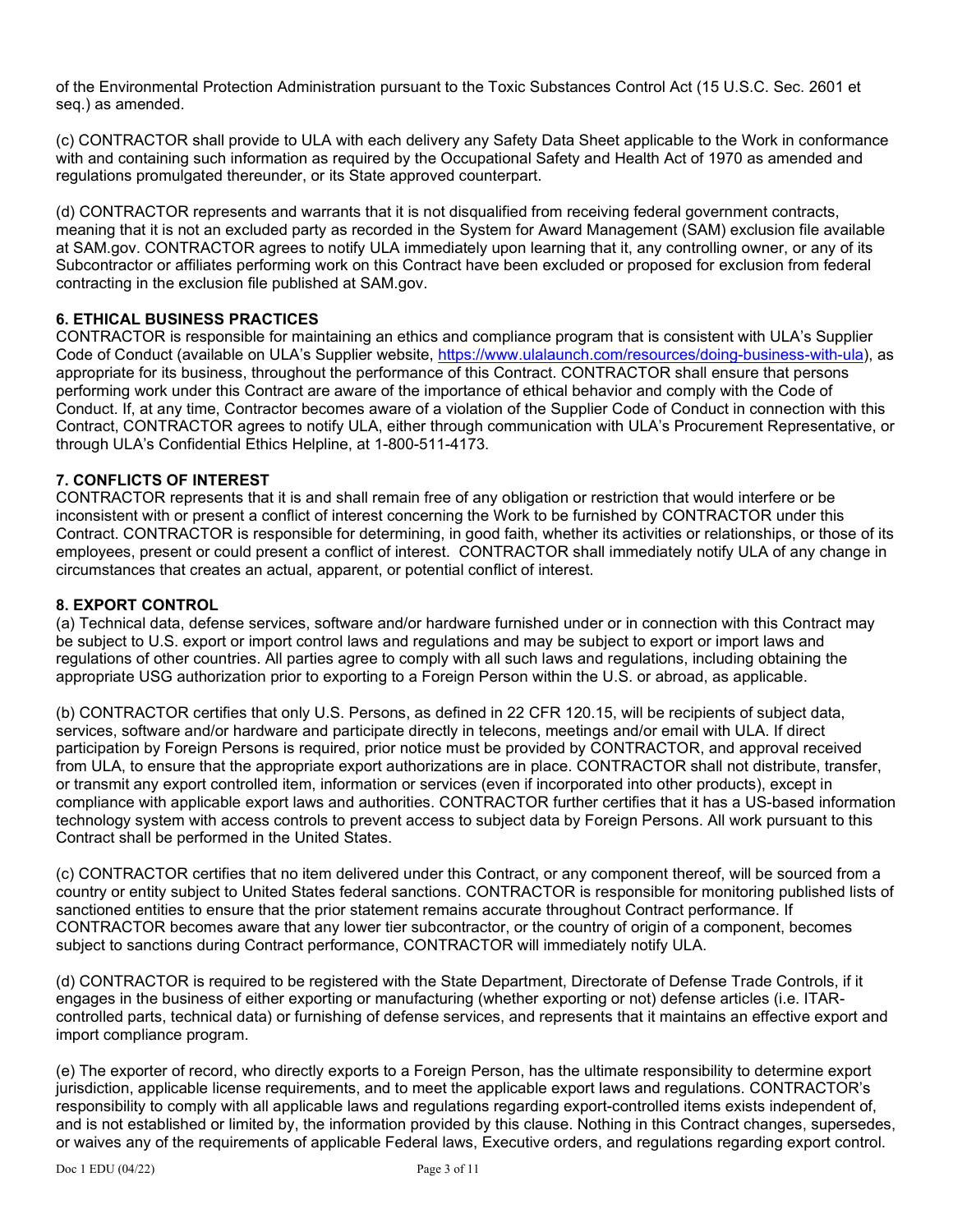CONTRACTOR should resolve any questions regarding compliance with the ITAR or EAR, including export classification determinations, by consulting with its Empowered Official, other internal global trade resources, or counsel, as applicable. Contractor may also consult with the Department of State regarding any questions relating to compliance with the ITAR, or with the Department of Commerce regarding any questions relating to compliance with the EAR.

(f) The CONTRACTOR agrees to reasonably cooperate with ULA for assessments, audits and other fact-finding required to ensure compliance to U.S. export/import laws and regulations or as part of an investigation or corrective action related to a potential or actual violation of U.S. export/import laws and regulations. The CONTRACTOR will provide input for such activities in a timely and accurate manner.

(g) The CONTRACTOR agrees to provide timely and accurate reporting of fees and commissions paid related to Part 130 of the ITAR, when applicable. CONTRACTOR certifies that, except as otherwise reported to ULA, it has not paid, or offered, nor agreed to pay, and will not pay, offer, or agree to pay, in respect of any sale for which an export license or approval is required, political contributions, fees or commissions in amounts as specified in 22 CFR 130.9.

(h) For any shipment exported from the United States in which ULA is the U.S. Principal Party in Interest (USPPI), ULA prohibits the filing of Electronic Exporter Information (EEI) via the Automated Export System (AES) by any party except ULA or a ULA-approved forwarder.

(i) When CONTRACTOR is responsible for clearing the Work through United States Customs, CONTRACTOR will neither cause nor permit ULA's name to be shown as "Importer of Record" on any customs declaration form or other documentation.

(j) ULA has joined with the U.S. Customs Service in the Customs-Trade Partnership Against Terrorism (C-TPAT) program. Suppliers are advised that shipments through U.S. Importers, from manufacturers in foreign countries, and brokers/freight forwarders/carriers must be with transportation companies that are C-TPAT validated by the U.S. Customs Service. Contact the ULA Procurement Representative identified in the solicitation for assistance in identifying transportation companies that are validated under the C-TPAT program.

(k) CONTRACTOR shall indemnify and hold harmless ULA, its officers, employees, and agents from any losses, costs, claims, causes of action, damages, liabilities, and expenses, including attorney fees, all expenses of litigation and/or settlement, and court costs caused in whole or in part by the actions or omissions of CONTRACTOR, its officers, employees, agents, or suppliers in relation to its export/import activities. Any limitation of liability in this Contract shall not apply to this clause.

# **9. FORCE MAJEURE**

(a) Neither ULA nor CONTRACTOR shall be liable for any failure of performance due to events beyond their reasonable control and without their fault or negligence. Such events include: war; warlike operation; insurrection; riot; fire; flood; explosion; accident; act of God; act of a public enemy; terrorism; acts of the government in its sovereign or contractual capacity; epidemic; pandemic; and quarantine restriction. In all cases, the affected party shall use reasonable efforts to avoid or minimize all such failures.

(b) In order to be excused from performance under subparagraph (a) above, CONTRACTOR shall, promptly upon the start of the qualifying event, notify ULA in writing and provide a complete and detailed description of such event, the date of commencement, an estimate of the probable period of delay, an explanation indicating how such event was beyond the control of the CONTRACTOR, and a description of efforts CONTRACTOR will make to minimize the length of delay. Upon the end of the event, CONTRACTOR shall submit a written notice stating the impact to the schedule and evidence justifying the length of the delay. At ULA's option, the Contract may be completed with such adjustments to delivery schedule as are reasonably required by the delay or this Contract may be terminated by ULA without additional cost, except for payment for Work completed prior to the commencement of the delay.

### **10. DEFAULT**

(a) ULA, by written notice, may terminate this Contract for default, in whole or in part, if CONTRACTOR (i) fails to comply with any of the terms of this Contract; (ii) fails to make progress so as to endanger performance of this Contract; or (iii) fails to provide adequate assurance of future performance; CONTRACTOR shall have ten (10) days (or such longer period as ULA may authorize in writing) to cure any such failure after receipt of notice from ULA.. Default involving delivery schedule delays, bankruptcy or adverse change in financial condition shall not be subject to the cure provision.

(b) Following a termination for default of this Contract, CONTRACTOR shall be compensated at the Contract price only for Work actually delivered and accepted. In addition, ULA may require CONTRACTOR to deliver to ULA any supplies and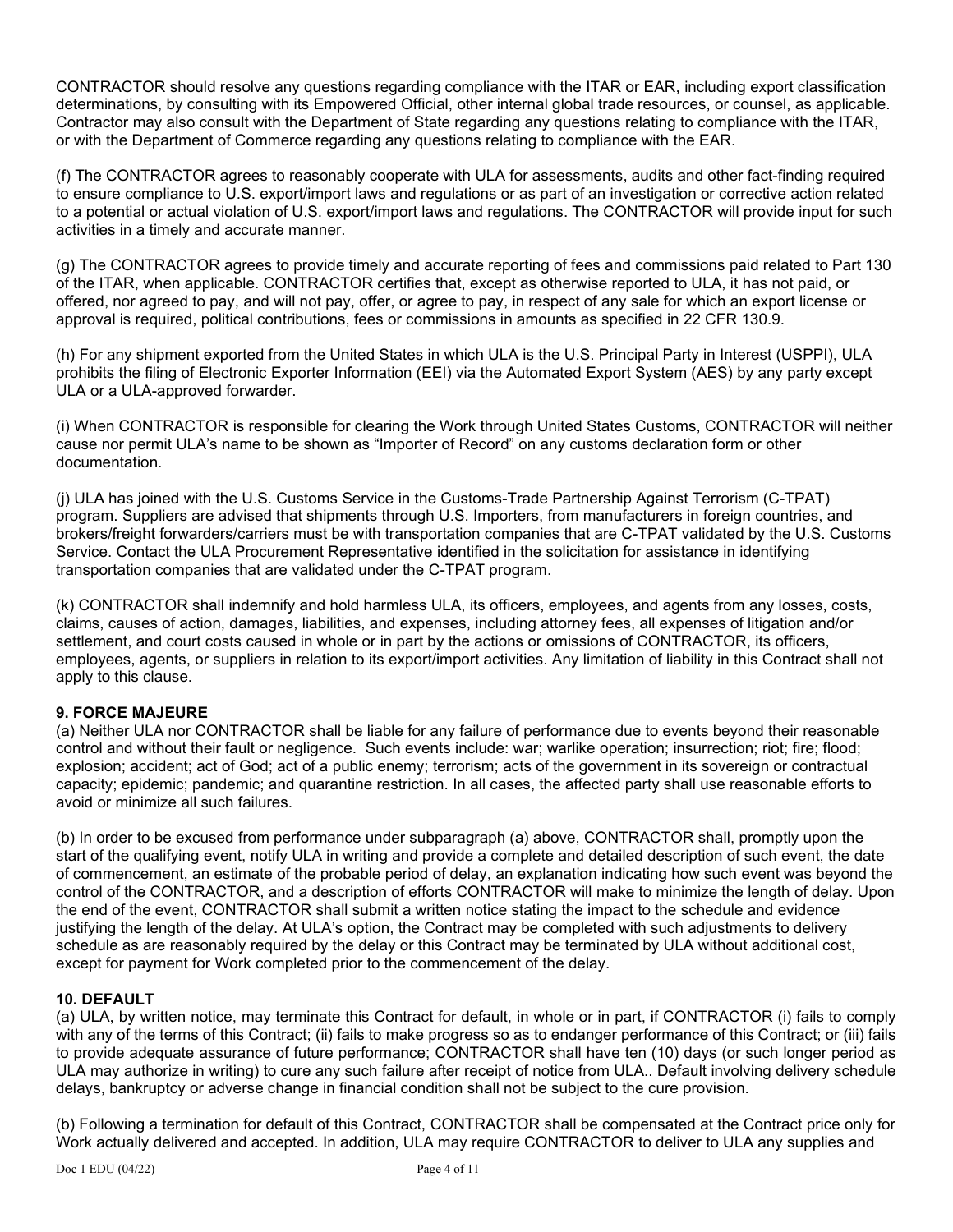materials, manufacturing materials or drawings, reports or other Contract deliverables that CONTRACTOR has specifically produced or acquired for the terminated portion of this Contract. Upon direction from ULA, CONTRACTOR shall also protect and preserve tangible property in its possession in which ULA or ULA's Customer has an interest. Payment for such deliverables and for the protection and preservation of property shall be at a price determined by both parties, except that CONTRACTOR shall not be entitled to profit on such materials or property protection activities. ULA may withhold from any amount due under this Contract any sum ULA determines to be necessary to protect ULA or ULA's Customer against loss because of outstanding liens or claims of former lien holders.

(c) Upon the occurrence and during the continuation of a default, ULA may exercise any and all rights and remedies available to it under applicable law and equity including, without limitation, cancellation of this Contract. If after termination for default under this Contract, it is determined that CONTRACTOR was not in default, such termination shall be deemed a termination for convenience and CONTRACTOR's remedies shall be governed by the "Termination for Convenience" clause.

(d) CONTRACTOR shall continue all Work not terminated or cancelled.

# **11. TERMINATION FOR CONVENIENCE**

(a) ULA may terminate part or all of this Contract for its convenience and without cause, at any time, by giving written notice to CONTRACTOR. Such termination shall not constitute default.

(b) Upon termination, in accordance with ULA's written direction, CONTRACTOR will immediately: (i) Cease work; (ii) Prepare and submit to ULA an itemization of all completed and partially completed deliverables and services; (iii) Deliver to ULA any and all Work completed up to the date of termination at the agreed upon prices; and (iv) Deliver upon request any Work in process. In the event ULA terminates for its convenience after performance has commenced, ULA will compensate CONTRACTOR for the actual, allowable, and reasonable expenses incurred by CONTRACTOR for Work in process up to and including the date of termination provided CONTRACTOR uses reasonable efforts to mitigate ULA's liability under this clause, except where such other provision governing termination liability has been agreed to between the parties and incorporated into this Contract.

(c) Any termination settlement proposal shall be submitted to ULA promptly, but in no event later than sixty (60) days from the effective date of the termination, unless otherwise authorized in writing by the Procurement Representative. In no event shall the amount of any settlement be in excess of the Contract value.

(d) CONTRACTOR shall continue all Work not terminated. In no event shall ULA be liable for lost or anticipated profits, unabsorbed indirect costs or overhead, or for any sum in excess of the total Contract price.

### **12. STOP WORK**

(a) CONTRACTOR shall stop Work for up to one hundred (100) days in accordance with any written notice received from ULA, or for such longer period of time as the parties may agree and shall take all reasonable steps to minimize the incurrence of costs allocable to the Work during the period of Work stoppage.

(b) Within such period, ULA shall either terminate in accordance with the provisions of this Contract or continue the Work by written notice to CONTRACTOR. In the event of a continuation, an equitable adjustment in accordance with the principles of the "Changes" clause shall be made to the price, delivery schedule, or other provision(s) affected by the Work stoppage, if applicable, provided that the claim for equitable adjustment is made within thirty (30) days after date of notice to continue.

### **13. ASSIGNMENT**

CONTRACTOR shall not assign any of its rights or interest in this Contract or subcontract all or substantially all of its performance of this Contract, without ULA's prior written consent, unless required by applicable law.

### **14. TIMELY PERFORMANCE**

(a) CONTRACTOR's timely performance is of the essence and is a material element of this Contract.

(b) Unless advance shipment has been authorized in writing by ULA, ULA may store at CONTRACTOR's expense, or return, shipping charges collect, all Work received in advance of the scheduled delivery date.

(c) If CONTRACTOR becomes aware of difficulty in performing the Work, CONTRACTOR shall timely notify ULA, in writing, giving pertinent details. This notification shall not change any delivery schedule.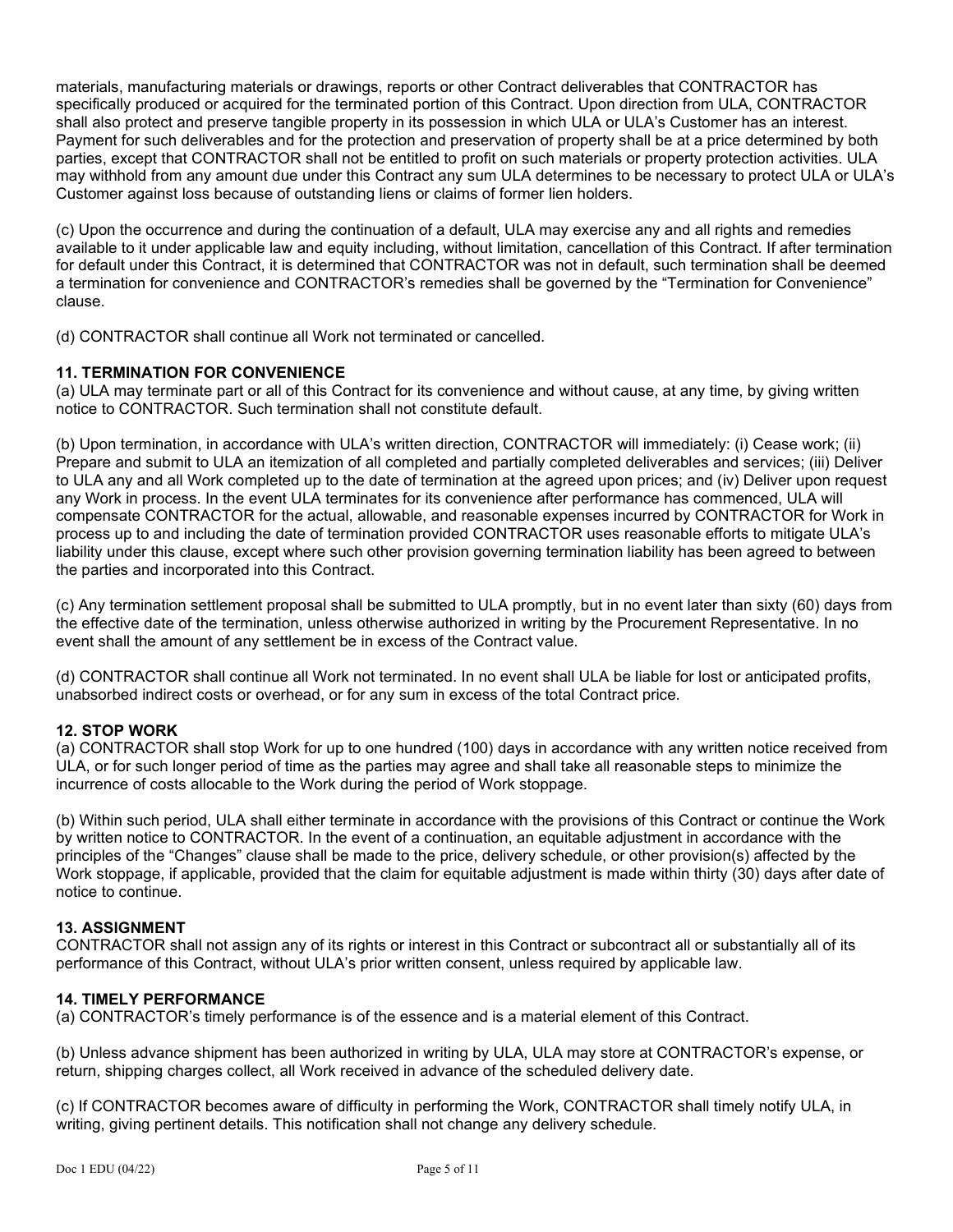(d) If CONTRACTOR has knowledge that any actual or potential labor dispute is delaying or threatens to delay the timely performance of this Contract, CONTRACTOR shall immediately give notice, including all relevant information, to the Procurement Representative.

(e) In the event of a termination for convenience or Contract change, no claim will be allowed for any manufacture or procurement in advance of CONTRACTOR's normal flow time unless there has been prior written consent by ULA.

# **15. PACKING AND SHIPMENT**

(a) CONTRACTOR shall be responsible for ensuring the proper packaging of goods hereunder in accordance with best commercial practice in accordance with ASTM D3951 "Commercial Packaging", unless specific packing instructions are provided. Except as included in this Contract, CONTRACTOR shall not charge ULA for packing, crating, freight, local cartage, and/or any other related packaging and shipment services. CONTRACTOR shall comply with ULA's written shipping instructions at all times.

(b) A complete packing list shall be enclosed with all shipments. CONTRACTOR shall mark containers or packages with necessary lifting, loading, and shipping information, including the ULA Contract number, Contract line, item number, ULA material number, shipment quantity, dates of shipment, and the names and addresses of consignor and consignee. Bills of lading shall include this Contract number.

(c) Unless otherwise specified, delivery shall be FOB Place of Origin (place of shipment, as described in the Uniform Commercial Code Section 2-319).

# **16. INSPECTION AND ACCEPTANCE**

(a) ULA's final inspection and acceptance shall be at destination.

(b) If CONTRACTOR delivers non-conforming Work, ULA may, in addition to any other remedies available at law or at equity: (i) accept all or part of such Work at an equitable price reduction; or (ii) reject and return such Work for credit or refund; or (iii) require CONTRACTOR, at CONTRACTOR's expense, to make all repairs, modifications, or replacements necessary to conform the Work with Contract requirements.

(c) Work shall not be supplied in excess of quantities specified in this Contract. CONTRACTOR shall be liable for handling charges and return shipment costs for any excess quantities. If excess Work is manufactured with reference to ULA's proprietary information or materials, CONTRACTOR agrees that, pursuant to the "Protection of Confidential Information" and, as appropriate the "Intellectual Property" clause of this Contract, it will not sell or offer such Work for sale to anyone other than ULA without ULA's prior written consent.

# **17. SOURCES OF SUPPLY**

(a) CONTRACTOR shall seek, to the greatest extent reasonably practicable, to procure items and services from sources that are located, mined, produced, or manufactured in the United States.

(b) CONTRACTOR shall not deliver items or materials (including end products and any components thereof) sourced from any country listed on the ITAR Proscribed country list located at 22 CFR § 126.1, with the limited exception of raw materials and lower level components available as commercial off the shelf (COTS) items. With respect to such raw materials or COTS items, CONTRACTOR further agrees:

(i) No software that is developed in a proscribed country shall be delivered to ULA;

(ii) CONTRACTOR shall not supply to ULA, or incorporate into any product supplied to ULA, any item or component manufactured in a proscribed country that could be attached to a ULA computer or that could connect to a ULA network and is capable of storing, processing, or transmitting information;

(iii) CONTRACTOR shall not disclose to any supplier based in a proscribed country information that is proprietary to ULA, relates to ULA, or which could be used to identify ULA as the ultimate customer for any order

(iv) In the event of a failure of any Work delivered under the Contract, CONTRACTOR must be able to support any failure investigation without reliance on the participation of any company or individual from a proscribed country.

(c) CONTRACTOR shall notify ULA if it is aware of, or becomes aware of, reliance on specific foreign sources of supply, at any tier, as items critical to the functioning or operation of any Work to be delivered to ULA. For the purposes of this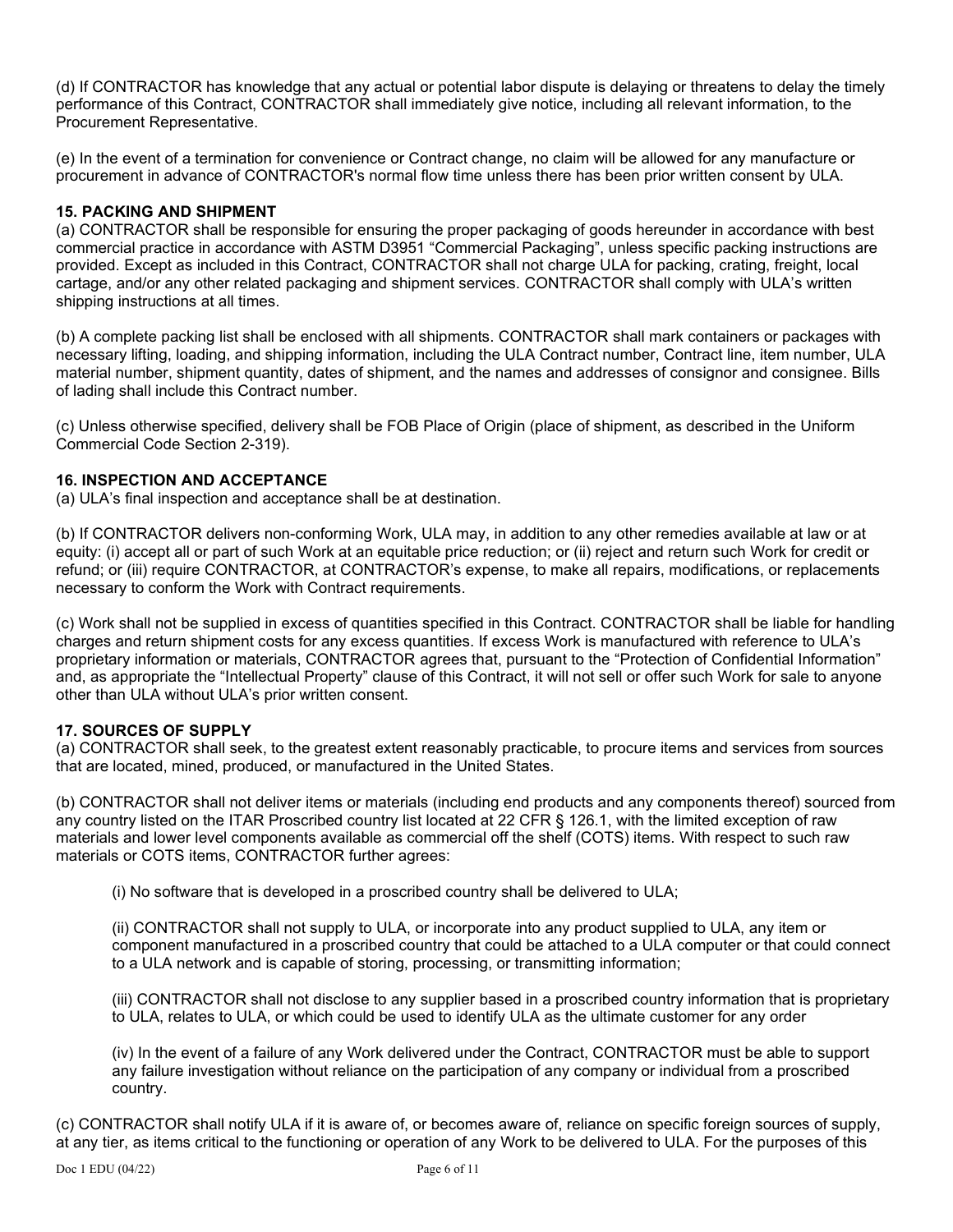provision, reliance on means that CONTRACTOR could not reasonably procure critical items from an alternate source, and therefore would be unable to deliver Work to ULA if any single foreign source becomes unavailable.

(d) CONTRACTOR is responsible for the continuous monitoring of its supply chain to ensure that any changes that impact the Work to be provided to ULA maintains in compliance with the requirements of this clause.

# **18. MAINTENANCE OF RECORDS**

CONTRACTOR shall maintain complete and accurate records relating to its performance of the Work to substantiate that CONTRACTOR performed all tasks required by the Contract. CONTRACTOR shall retain such records for six (6) years from final payment of this Contract.

### **19. PROTECTION OF CONFIDENTIAL INFORMATION**

(a) CONTRACTOR agrees to comply with the terms of any Confidentiality Agreement entered into by the parties and respect any proprietary and other restrictive markings that may be applied by ULA to anything provided hereunder to CONTRACTOR. Information provided by ULA to CONTRACTOR remains the property of ULA and such information, including tangible items conveying or embodying such information, is deemed the proprietary, confidential and/or trade secret information of ULA. Such information may be used by CONTRACTOR solely in accordance with the terms of any Confidentiality Agreement and for the purposes of this Contract. CONTRACTOR may not disclose such information to any third party without prior written consent of ULA, except as authorized by any Confidentiality Agreement.

(b) Unless there is a Confidentiality Agreement in effect between the parties, ULA personnel are not authorized to receive any information in confidence from CONTRACTOR. All communications of any kind from CONTRACTOR to ULA, accordingly, shall be deemed to be on a non-confidential basis unless CONTRACTOR and ULA have executed a Confidentiality Agreement protecting CONTRACTOR information, which is incorporated into this Contract.

# **20. PUBLIC RELEASE OF INFORMATION**

(a) CONTRACTOR shall not, without the prior written consent of ULA, disclose any information of any nature whatsoever relative to this Contract except as may be required to ensure performance or is required by law. CONTRACTOR shall not use "United Launch Alliance," "ULA" or any other name, trademark or logo owned by ULA, in whatever shape or form, without the prior written consent of ULA.

(b) ULA recognizes that CONTRACTOR may wish to publish, for example in a lecture or in a scientific journal, certain of the Contract results and ULA agrees that it will not, after being given the opportunity to examine the relevant draft, prevent such publication in accordance with normal academic custom, provided that: (a) it may be necessary for such publication to be delayed in order not to prejudice the obtaining or validity of Intellectual Property rights in any country of the world, and (b) such results or information shall not include any Proprietary Information of ULA. Any delay in publication shall not exceed ninety (90) days from the date ULA receives a copy of the proposed publication.

### **21. COMMUNICATION WITH ULA'S CUSTOMER**

ULA shall be solely responsible for all liaison and coordination with ULA's Customer as it affects this Contract and any related contract, unless explicitly required in another clause. If another clause requires direct communication with ULA's Customer, CONTRACTOR shall notify ULA immediately and provide ULA a copy of the communication.

### **22. INTELLECTUAL PROPERTY**

Paragraphs (a), (b), and (c) are NOT applicable to commercial-off-the-shelf Work unless such Work is modified, further developed or redesigned under this Contract.

(a) All Foreground Intellectual Property Made by or for CONTRACTOR, either alone or with others, in the performance of this Contract will be (i) the exclusive property of ULA, (ii) delivered to ULA promptly upon request, and (iii) protected and used in accordance with the "Protection of Confidential Information" clause.

(b) CONTRACTOR will (i) promptly disclose in writing all inventions conceived, developed or first reduced to practice in the performance of this Contract to ULA and (ii) execute all papers, cooperate with ULA and perform all acts necessary in connection with the filing, prosecution or assignment of related patents or patent applications on behalf of ULA.

(c) To the extent permitted under United States or foreign copyright law, all works of authorship, including documents, drawings, test data, software, software documentation, photographs, videotapes, sound recordings and images, created by or for CONTRACTOR, either alone or with others in the performance of this Contract, will be works made for hire, with the copyrights therein vesting in ULA. The copyrights in all other such works that fall under this paragraph, including the exclusive rights therein, will be promptly transferred and formally assigned free of charge to ULA.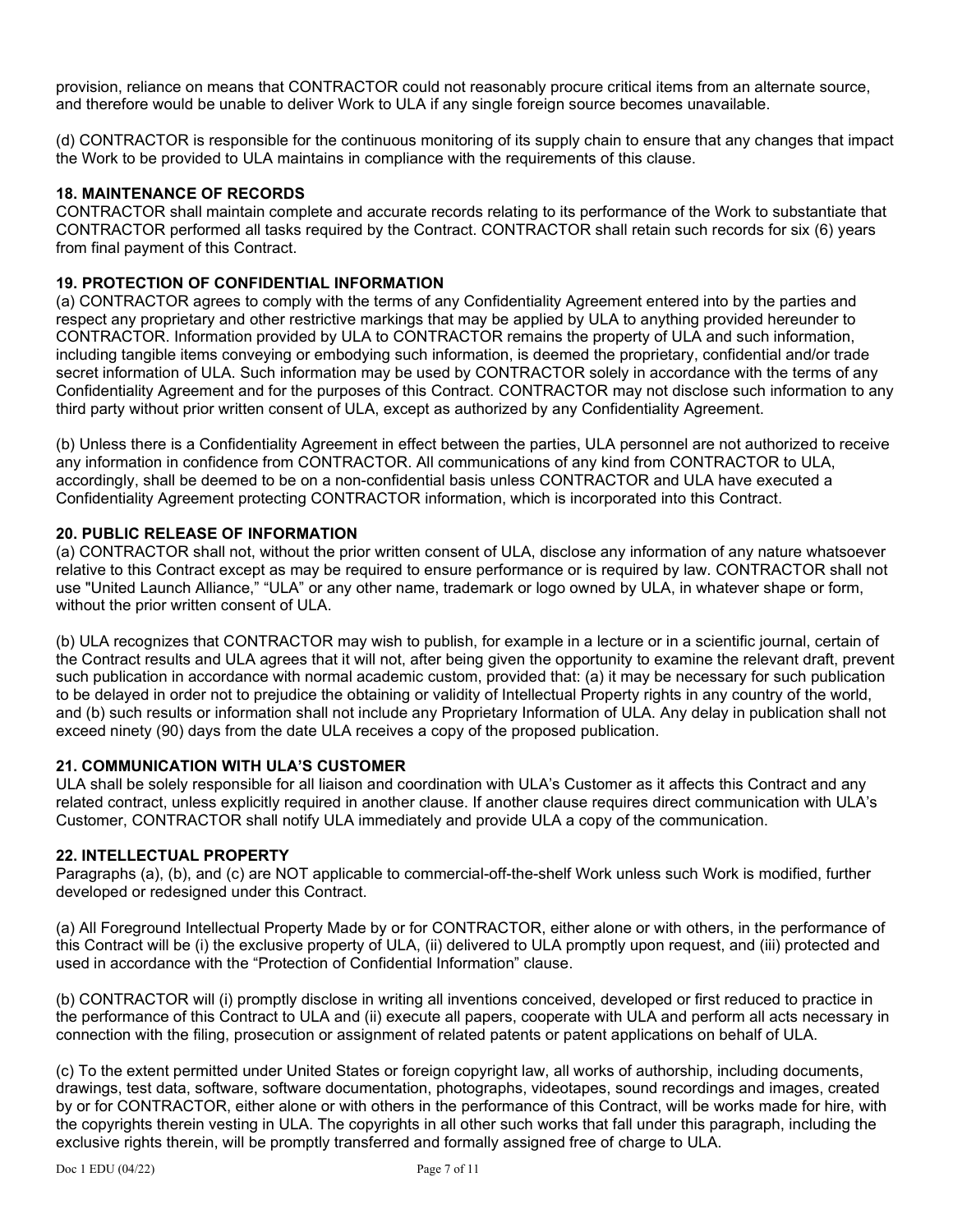(d) CONTRACTOR grants to ULA, and to ULA's Customers and subcontractors, an irrevocable, nonexclusive, royaltyfree, fully paid-up, transferable, worldwide license under any Background Intellectual Property owned or controlled by CONTRACTOR, but only to the extent that such Background Intellectual Property of CONTRACTOR is necessary to facilitate ULA's or ULA's Customers', subcontractors', or suppliers' use or enjoyment of the Work being delivered under this Contract or the Foreground Intellectual Property including but not limited to analysis and/or testing in support of ULA's requirements..

(e) All authorizations with respect to the provision and sharing of Foreground Intellectual Property, Background Intellectual Property and/or the Work performed under this Contract shall be governed by (i) this section, (ii) the terms of the Confidentiality Agreement executed by and between CONTRACTOR and ULA which Confidentiality Agreement is incorporated by reference and made a part of this Contract, and (iii) the regulatory data rights clauses incorporated into and made a part of this Contract.

(f) CONTRACTOR warrants that the Intellectual Property and/or Work performed or delivered under this Contract will not infringe or otherwise violate the Intellectual Property rights of any third party. CONTRACTOR shall indemnify, defend and hold harmless ULA, its customers, agents, employees, and subcontractors from and against any loss, damage or liability including attorney's fees and costs, based on a claim of infringement or misappropriation of any third party's Intellectual Property rights by the Work or Intellectual Property performed or delivered hereunder. ULA shall notify CONTRACTOR promptly of any such claim and, at CONTRACTOR's option and expense, shall provide to CONTRACTOR reasonable and necessary information, assistance (at CONTRACTOR's expense) and authority to defend or settle said claim. If required by ULA, CONTRACTOR shall provide proof of having sufficient resources or insurance to support this indemnification obligation. In case any Work or Intellectual Property provided hereunder in any suit is held to constitute a violation of such third party's Intellectual Property rights and its use is enjoined, CONTRACTOR shall at its option and expense (i) procure for ULA the right to continue using the Work and/or Intellectual Property, or (ii) modify the same to make it non-infringing, or (iii) replace the same with Work and/or Intellectual Property that is non-infringing and acceptable to ULA. CONTRACTOR shall not have any liability for infringement or misappropriation if the alleged infringement or misappropriation would not have occurred except for ULA's unauthorized modification of the Work and/or Intellectual Property or unauthorized combination with other articles, materials, supplies, goods or Intellectual Property. Any limitation of liability in this Contract shall not apply to this paragraph.

# **23. FURNISHED PROPERTY**

(a) If ULA provides to CONTRACTOR property owned by ULA or ULA's Customer (Furnished Property). Furnished Property shall be used only for the performance of this Contract.

(b) Title to Furnished Property shall remain with ULA or ULA's Customer. CONTRACTOR shall clearly mark (if not so marked) all Furnished Property to show its ownership.

(c) Except for reasonable wear and tear, CONTRACTOR shall be responsible for, and shall promptly notify ULA of, any loss or damage. Without additional charge, CONTRACTOR shall manage, maintain, and preserve Furnished Property in accordance with good commercial practice.

(d) At ULA's request, and/or upon completion of this Contract, the CONTRACTOR shall submit, in an acceptable form, inventory lists of Furnished Property and shall deliver or make such other disposal as may be directed by ULA.

(e) Any Government Property clause contained in this Contract shall apply in lieu of paragraphs (a) through (d) above with respect to Government Furnished Property, or property to which the Government takes title under this Contract.

### **24. USE OF FREE, LIBRE AND OPEN SOURCE SOFTWARE (FLOSS)**

(a) This clause only applies to Work that includes the delivery of software (including software residing on hardware).

(b) CONTRACTOR shall disclose to ULA in writing any FLOSS that will be used or delivered in connection with this Contract and shall obtain ULA's prior written consent before using or delivering such FLOSS in connection with this Contract. ULA may withhold such consent in its sole discretion.

(c) As used herein, "FLOSS License" includes the General Public License ("GPL") or Lesser/Library GPL, Affero GPL, Reciprocal Public License (RPL), the Artistic License (e.g., PERL), the Mozilla Public License, the Netscape Public License, the Sun Community Source License, Eclipse Public License, Creative Commons CC-BY-SA, IBM Public License, or variations thereof, including without limitation licenses referred to as "GPL-Compatible, Free Software License."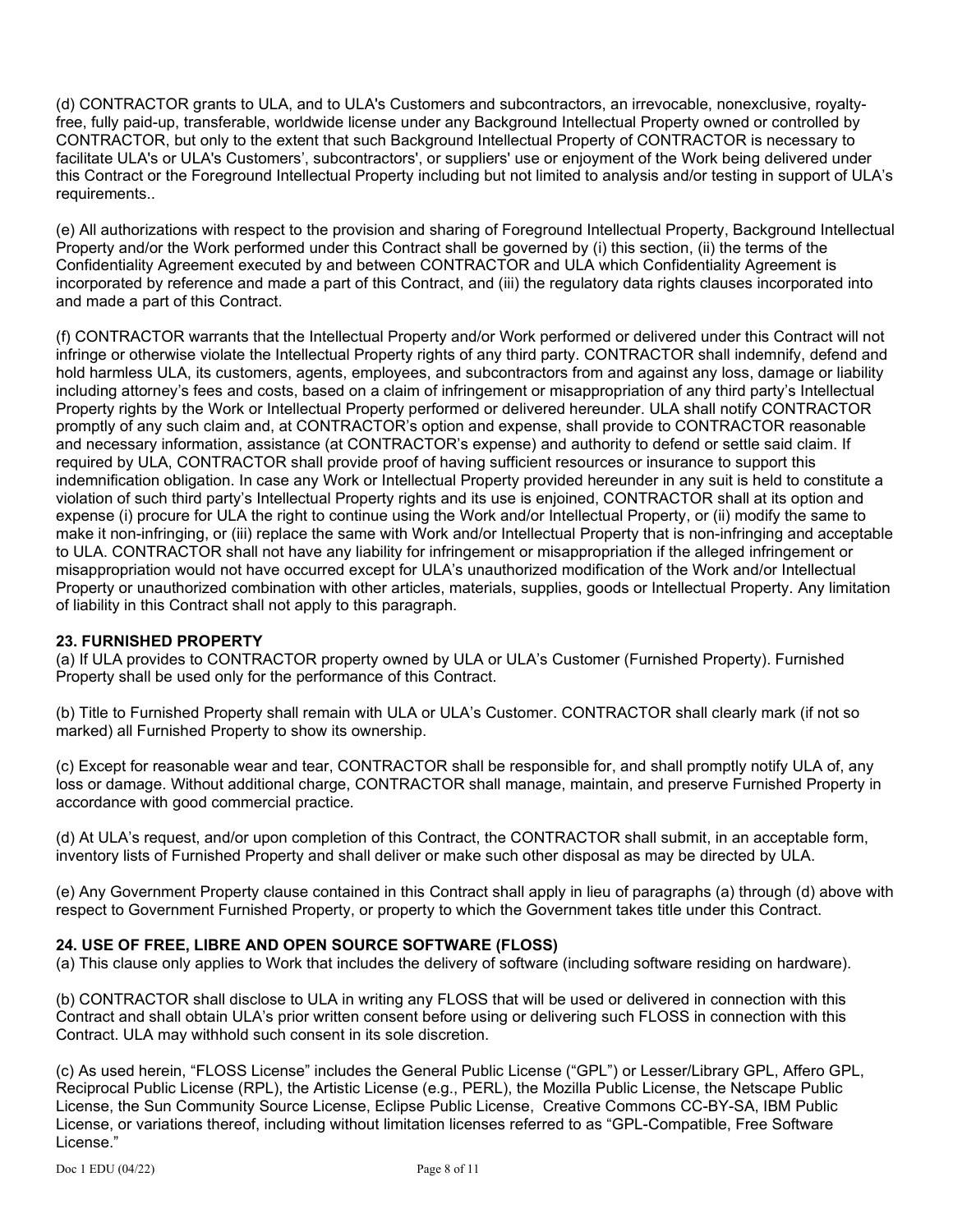(d) As used herein, "FLOSS" means software that incorporates or embeds software in, or uses software in connection with, as part of, bundled with, or alongside any (1) open source, publicly available, or "free" software, library or documentation, or (2) software that is licensed under a FLOSS License, or (3) software provided under a license that (a) subjects the delivered software to any FLOSS License, or (b) requires the delivered software to be licensed for the purpose of making derivative works or be redistributable at no charge, or (c) obligates ULA to sell, loan, distribute, disclose or otherwise make available or accessible to any third party (i) the delivered software, or any portion thereof, in object code and/or source code formats, or (ii) any products incorporating the delivered software, or any portion thereof, in object code and/or source code formats.

# **25. GRATUITIES/KICKBACKS**

(a) No gratuities (in the form of entertainment, gifts, or otherwise) for the purpose of obtaining or rewarding favorable treatment as a supplier or favorable treatment for ULA, and no kickbacks, shall be offered or given by CONTRACTOR to any employee of ULA or any ULA Customer, any Government entity or employee, or any foreign official, foreign political party, or official thereof..

(b) CONTRACTOR shall contact ULA's Ethics Helpline, at 1-800-511-4173, if any employee of ULA requests a gratuity and/or kickback, or if any individual or entity requests a gratuity or kickback in relation to this Contract.

### **26. INDEPENDENT CONTRACTOR RELATIONSHIP**

CONTRACTOR is an independent contractor in all its operations and activities hereunder. The employees and agents used by CONTRACTOR to perform Work under this Contract shall be CONTRACTOR's employees and agents exclusively without any relation whatsoever to ULA.

### **27. INSURANCE**

(a) The provisions of this subparagraph (a) shall apply only in the event that CONTRACTOR, its employees, students, or agents enter the site(s) of ULA or ULA's Customers to perform Work under this Contract.

(i) CONTRACTOR shall maintain for the performance of this Contract the following types of insurance:

(1) Worker's Compensation in amounts as required by law, including U.S. Longshoreman and Harbor Worker's Act, if applicable, and Employer's Liability at a limit no less than \$1 Million. This policy shall include a Waiver of Subrogation in favor of ULA.

(2) Commercial Automobile Liability covering all owned, non-owned and hired vehicles, including loading and unloading thereof at a limit of no less than \$1 Million.

(ii) If CONTRACTOR is entering ULA premises at the Cape, Vandenberg or any other 'aviation premises', to work on any aviation product or provide aviation-related services, CONTRACTOR shall maintain Aviation Products and Completed Operations Liability for bodily injury or property damage, independent contractor coverage and contractual liability at a limit no less than \$5M each occurrence and in the annual aggregate.

(b) For Work performed under this Contract despite location of performance, CONTRACTOR shall maintain for the performance of this Contract, Commercial General Liability covering (as applicable) Premises Liability, Contractual Liability, Products and Completed Operations and Personal Injury Liability at a limit no less than \$3 Million each occurrence and annual aggregate. This policy shall name ULA as an additional insured and include a Waiver of Subrogation in favor of ULA. CONTRACTOR also agrees to provide any other insurance ULA may reasonably require or provide proof that CONTRACTOR already maintains such insurance.

(c) For any insurance required by this clause, insurance must be maintained through an insurer with a minimum AM Best rating of A- VII. Additionally, CONTRACTOR shall provide ULA thirty (30) days advance written notice prior to the effective date of any cancellation or material change in the term or coverage of any of CONTRACTOR's required insurance, provided however such notice shall not relieve CONTRACTOR of its obligations to carry the required insurance. CONTRACTOR shall send a "Certificate of Insurance" showing CONTRACTOR's compliance with these requirements to the Procurement Representative upon request. Insurance maintained pursuant to this clause shall be considered primary as respects to the interest of ULA and is not contributory with any insurance which ULA may carry. CONTRACTOR's obligations to carry insurance coverages are freestanding and are not affected by any other language in this Contract.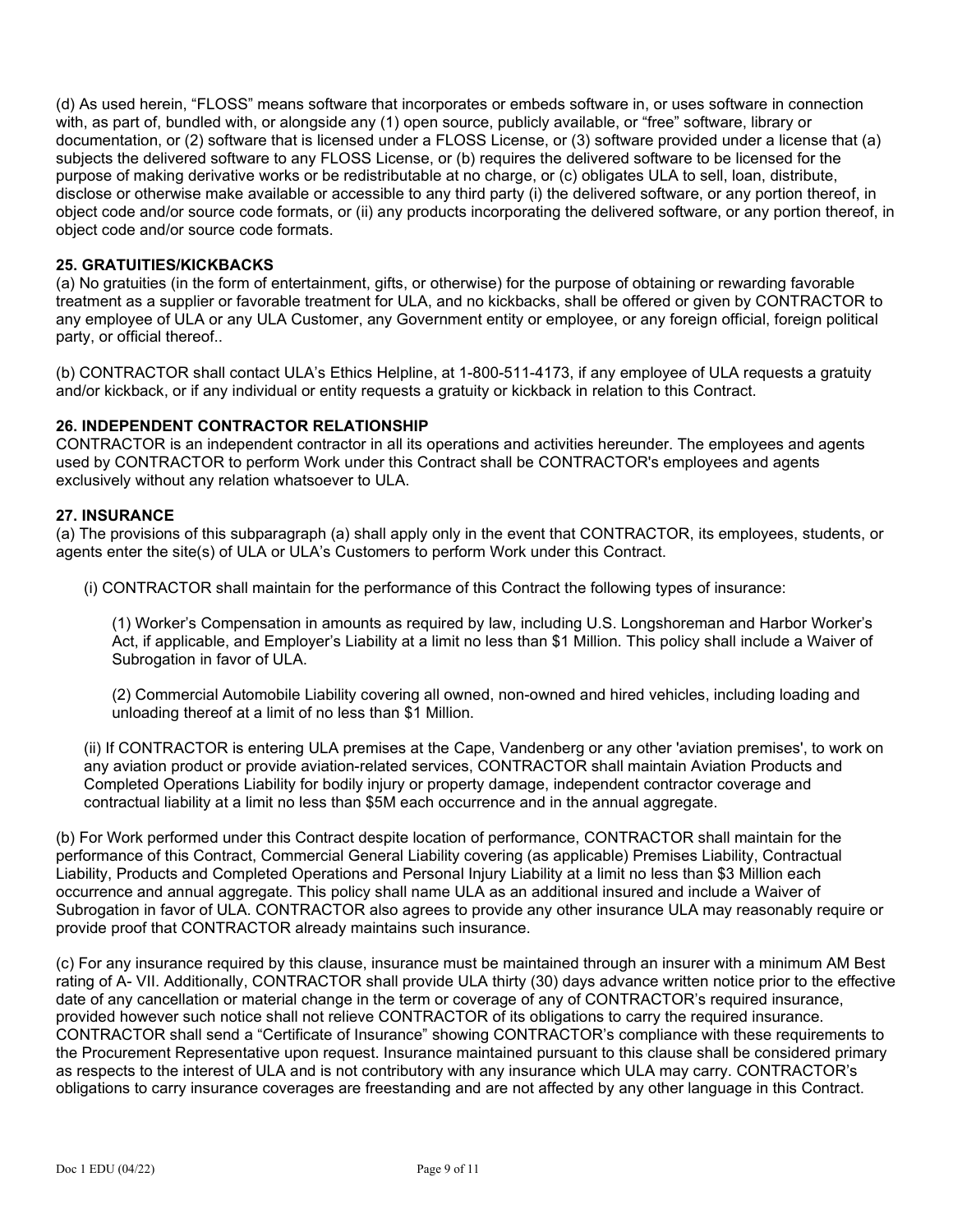# **28. INFORMATION SECURITY**

(a) This clause is applicable if any CONTRACTOR information systems will process or store any information, not intended for public release (including any proprietary, confidential, or trade secret information, as well as any information subject to other limitations on dissemination), that is generated for, or provided by or on behalf of ULA or ULA's Customer under this Contract (hereinafter Covered Information Systems). If ULA notifies CONTRACTOR that a Cybersecurity Maturity Model Certification (CMMC) certificate is required, CONTRACTOR will cooperate with ULA to obtain a CMMC certificate at the CMMC level required by ULA.

(b) CONTRACTOR shall apply safeguarding requirements and procedures to protect any Covered Information Systems. Unless CONTRACTOR otherwise notifies ULA Information Technology Security to establish an appropriate security plan, requirements and procedures for basic safeguarding of Covered Information Systems shall include, at a minimum, the following security controls:

- (1) Limit [information system](https://www.law.cornell.edu/definitions/index.php?width=840&height=800&iframe=true&def_id=14b6c0e33967d51e70a16899cace0e57&term_occur=4&term_src=Title:48:Chapter:1:Subchapter:H:Part:52:Subpart:52.2:52.204-21) access to authorized users, processes acting on behalf of authorized users, or devices (including other [information](https://www.law.cornell.edu/definitions/index.php?width=840&height=800&iframe=true&def_id=b1fec257bbbf9339978b0004042258d1&term_occur=8&term_src=Title:48:Chapter:1:Subchapter:H:Part:52:Subpart:52.2:52.204-21) systems).
- (2) Limit [information system](https://www.law.cornell.edu/definitions/index.php?width=840&height=800&iframe=true&def_id=14b6c0e33967d51e70a16899cace0e57&term_occur=5&term_src=Title:48:Chapter:1:Subchapter:H:Part:52:Subpart:52.2:52.204-21) access to the types of transactions and functions that authorized users are permitted to execute.
- (3) Verify and control/limit connections to and use of external [information](https://www.law.cornell.edu/definitions/index.php?width=840&height=800&iframe=true&def_id=b1fec257bbbf9339978b0004042258d1&term_occur=9&term_src=Title:48:Chapter:1:Subchapter:H:Part:52:Subpart:52.2:52.204-21) systems.
- (4) Control [information](https://www.law.cornell.edu/definitions/index.php?width=840&height=800&iframe=true&def_id=b1fec257bbbf9339978b0004042258d1&term_occur=10&term_src=Title:48:Chapter:1:Subchapter:H:Part:52:Subpart:52.2:52.204-21) posted or processed on publicly accessible [information](https://www.law.cornell.edu/definitions/index.php?width=840&height=800&iframe=true&def_id=b1fec257bbbf9339978b0004042258d1&term_occur=11&term_src=Title:48:Chapter:1:Subchapter:H:Part:52:Subpart:52.2:52.204-21) systems.
- (5) Identify [information system](https://www.law.cornell.edu/definitions/index.php?width=840&height=800&iframe=true&def_id=14b6c0e33967d51e70a16899cace0e57&term_occur=6&term_src=Title:48:Chapter:1:Subchapter:H:Part:52:Subpart:52.2:52.204-21) users, processes acting on behalf of users, or devices.
- (6) Authenticate (or verify) the identities of those users, processes, or devices, as a prerequisite to allowing access to organizational [information](https://www.law.cornell.edu/definitions/index.php?width=840&height=800&iframe=true&def_id=b1fec257bbbf9339978b0004042258d1&term_occur=12&term_src=Title:48:Chapter:1:Subchapter:H:Part:52:Subpart:52.2:52.204-21) systems.
- (7) Securely sanitize or destroy [information system](https://www.law.cornell.edu/definitions/index.php?width=840&height=800&iframe=true&def_id=14b6c0e33967d51e70a16899cace0e57&term_occur=7&term_src=Title:48:Chapter:1:Subchapter:H:Part:52:Subpart:52.2:52.204-21) media containing [Proprietary](https://www.law.cornell.edu/definitions/index.php?width=840&height=800&iframe=true&def_id=c3c19c60725bd952b69ef7557334313d&term_occur=2&term_src=Title:48:Chapter:1:Subchapter:H:Part:52:Subpart:52.2:52.204-21) Information before disposal or release for reuse.
- (8) Limit physical access to organizational [information](https://www.law.cornell.edu/definitions/index.php?width=840&height=800&iframe=true&def_id=b1fec257bbbf9339978b0004042258d1&term_occur=13&term_src=Title:48:Chapter:1:Subchapter:H:Part:52:Subpart:52.2:52.204-21) systems, [equipment,](https://www.law.cornell.edu/definitions/index.php?width=840&height=800&iframe=true&def_id=968a5b4de9973418d4e70b996d5b2a1b&term_occur=1&term_src=Title:48:Chapter:1:Subchapter:H:Part:52:Subpart:52.2:52.204-21) and the respective operating environments to authorized individuals.
- (9) Escort visitors and monitor visitor activity; maintain audit logs of physical access; and control and manage physical access devices.
- (10)Monitor, control, and protect organizational communications (i.e., [information](https://www.law.cornell.edu/definitions/index.php?width=840&height=800&iframe=true&def_id=b1fec257bbbf9339978b0004042258d1&term_occur=14&term_src=Title:48:Chapter:1:Subchapter:H:Part:52:Subpart:52.2:52.204-21) transmitted or received by organizational [information](https://www.law.cornell.edu/definitions/index.php?width=840&height=800&iframe=true&def_id=b1fec257bbbf9339978b0004042258d1&term_occur=15&term_src=Title:48:Chapter:1:Subchapter:H:Part:52:Subpart:52.2:52.204-21) systems) at the external boundaries and key internal boundaries of the [information](https://www.law.cornell.edu/definitions/index.php?width=840&height=800&iframe=true&def_id=b1fec257bbbf9339978b0004042258d1&term_occur=16&term_src=Title:48:Chapter:1:Subchapter:H:Part:52:Subpart:52.2:52.204-21) systems.
- (11)Implement subnetworks for publicly accessible system [components](https://www.law.cornell.edu/definitions/index.php?width=840&height=800&iframe=true&def_id=f04e45987b18833cc9be5bc2b16e5e46&term_occur=1&term_src=Title:48:Chapter:1:Subchapter:H:Part:52:Subpart:52.2:52.204-21) that are physically or logically separated from internal networks.
- (12) Identify, report, and correct [information](https://www.law.cornell.edu/definitions/index.php?width=840&height=800&iframe=true&def_id=b1fec257bbbf9339978b0004042258d1&term_occur=17&term_src=Title:48:Chapter:1:Subchapter:H:Part:52:Subpart:52.2:52.204-21) and [information system](https://www.law.cornell.edu/definitions/index.php?width=840&height=800&iframe=true&def_id=14b6c0e33967d51e70a16899cace0e57&term_occur=8&term_src=Title:48:Chapter:1:Subchapter:H:Part:52:Subpart:52.2:52.204-21) flaws in a timely manner.
- (13[\)Provide](https://www.law.cornell.edu/definitions/index.php?width=840&height=800&iframe=true&def_id=80fb588108eda34822560ae27fdc9a0d&term_occur=3&term_src=Title:48:Chapter:1:Subchapter:H:Part:52:Subpart:52.2:52.204-21) protection from malicious code at appropriate locations within organizational [information](https://www.law.cornell.edu/definitions/index.php?width=840&height=800&iframe=true&def_id=b1fec257bbbf9339978b0004042258d1&term_occur=18&term_src=Title:48:Chapter:1:Subchapter:H:Part:52:Subpart:52.2:52.204-21) systems.
- (14)Update malicious code protection mechanisms when [new](https://www.law.cornell.edu/definitions/index.php?width=840&height=800&iframe=true&def_id=c5c2d07af4c2ec439e4112a6cd55a427&term_occur=1&term_src=Title:48:Chapter:1:Subchapter:H:Part:52:Subpart:52.2:52.204-21) releases are available.
- (15)Perform periodic scans of the [information system](https://www.law.cornell.edu/definitions/index.php?width=840&height=800&iframe=true&def_id=14b6c0e33967d51e70a16899cace0e57&term_occur=9&term_src=Title:48:Chapter:1:Subchapter:H:Part:52:Subpart:52.2:52.204-21) and real-time scans of files from external sources as files are downloaded, opened, or executed.

(c) Other requirements. This clause does not relieve CONTRACTOR of any other [safeguarding](https://www.law.cornell.edu/definitions/index.php?width=840&height=800&iframe=true&def_id=b2ef9832bf94d483a3defd51e18280a5&term_occur=4&term_src=Title:48:Chapter:1:Subchapter:H:Part:52:Subpart:52.2:52.204-21) requirements specified elsewhere in this Contract.

### **29. PAYMENTS, TAXES, AND DUTIES**

(a) Unless otherwise provided, terms of payment shall be net sixty (60) days from the latest of the following: (i) ULA's receipt of the CONTRACTOR's proper invoice; (ii) scheduled delivery date of the Work; or (iii) actual delivery of the Work.

(b) Each payment made shall be subject to reduction to the extent of amounts which are found by ULA or CONTRACTOR not to have been properly payable, and shall also be subject to reduction for overpayments. CONTRACTOR shall promptly notify ULA of any such overpayments identified by CONTRACTOR through any means.

(c) ULA may at any time deduct or set off CONTRACTOR's claims for money due or to become due from ULA against any claims that ULA has or may have arising out of this Contract or any other contract between the parties, including the value of any prepaid Work rejected or returned for nonconformance.

(d) Payment shall be deemed to have been made as of the date of mailing ULA's payment or electronic funds transfer.

(e) With the exception of sales/use tax, and unless otherwise specified, prices include all applicable federal, state, local and foreign taxes, duties, tariffs, and similar fees imposed by any government, all of which shall be listed separately on the invoice. When taxable and non-taxable items are invoiced under this Contract, taxable versus non-taxable items (i.e. materials and labor) shall be separately stated. If Work purchased qualifies for tax exemption, then an exemption certificate will be presented from ULA to CONTRACTOR.